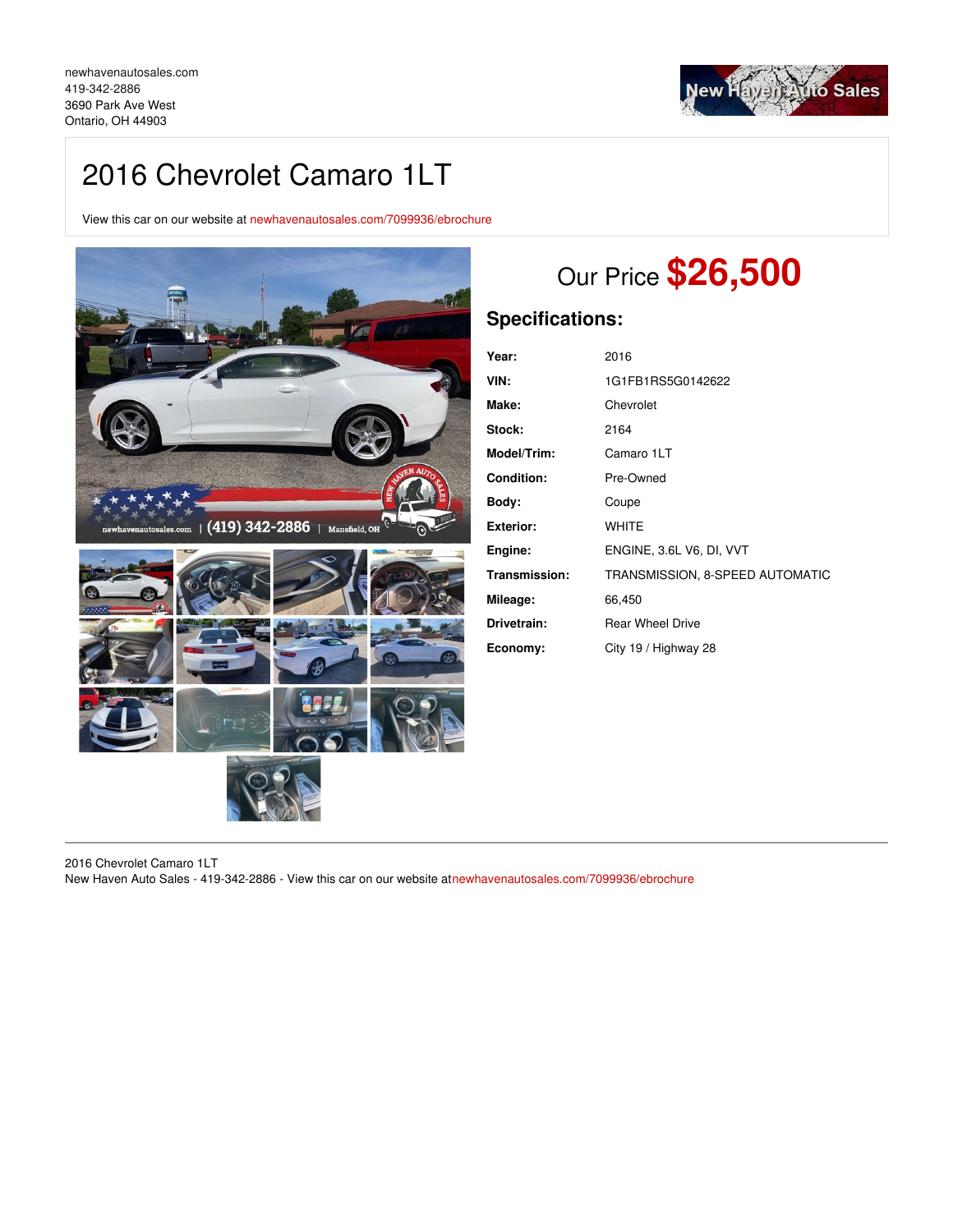

 $(309)$ 

Map data @2022

#### 2016 Chevrolet Camaro 1LT

New Haven Auto Sales - 419-342-2886 - View this car on our website a[tnewhavenautosales.com/7099936/ebrochure](https://newhavenautosales.com/vehicle/7099936/2016-chevrolet-camaro-1lt-ontario-oh-44903/7099936/ebrochure)

# **Installed Options**

#### **Interior**

- Seats, front Sport bucket- Seat adjuster, driver, 8-way power
- Seat adjuster, front passenger, 6-way power- Seat, rear, folding
- Floor mats, carpeted front- Power outlet, 1 located on center console- Dead pedal, driver
- Steering wheel, leather-wrapped, flat-bottom
- Steering column, manual rake and telescopic- Speedometer, miles/kilometers
- Driver Information Center, color display- Compass display
- Windows, power with driver and passenger Express-Down/Up
- Door locks, power programmable with lockout protection
- Keyless Access with push button start and 2 remote transmitters that enable automatic door unlock and open by touching door switch
- Cruise control, electronic with set and resume speed, steering wheel mounted
- Mirror, inside rearview manual day/night, frameless
- Visors, driver and front passenger vanity mirrors, covered, non-illuminated
- Trunk release, power- Air conditioning, single-zone automatic climate control
- Defogger, rear-window, electric- Glovebox, lockable- Cup holders, 2 front
- Lighting, front reading lamps- Shift knob, leather-wrapped

**Exterior**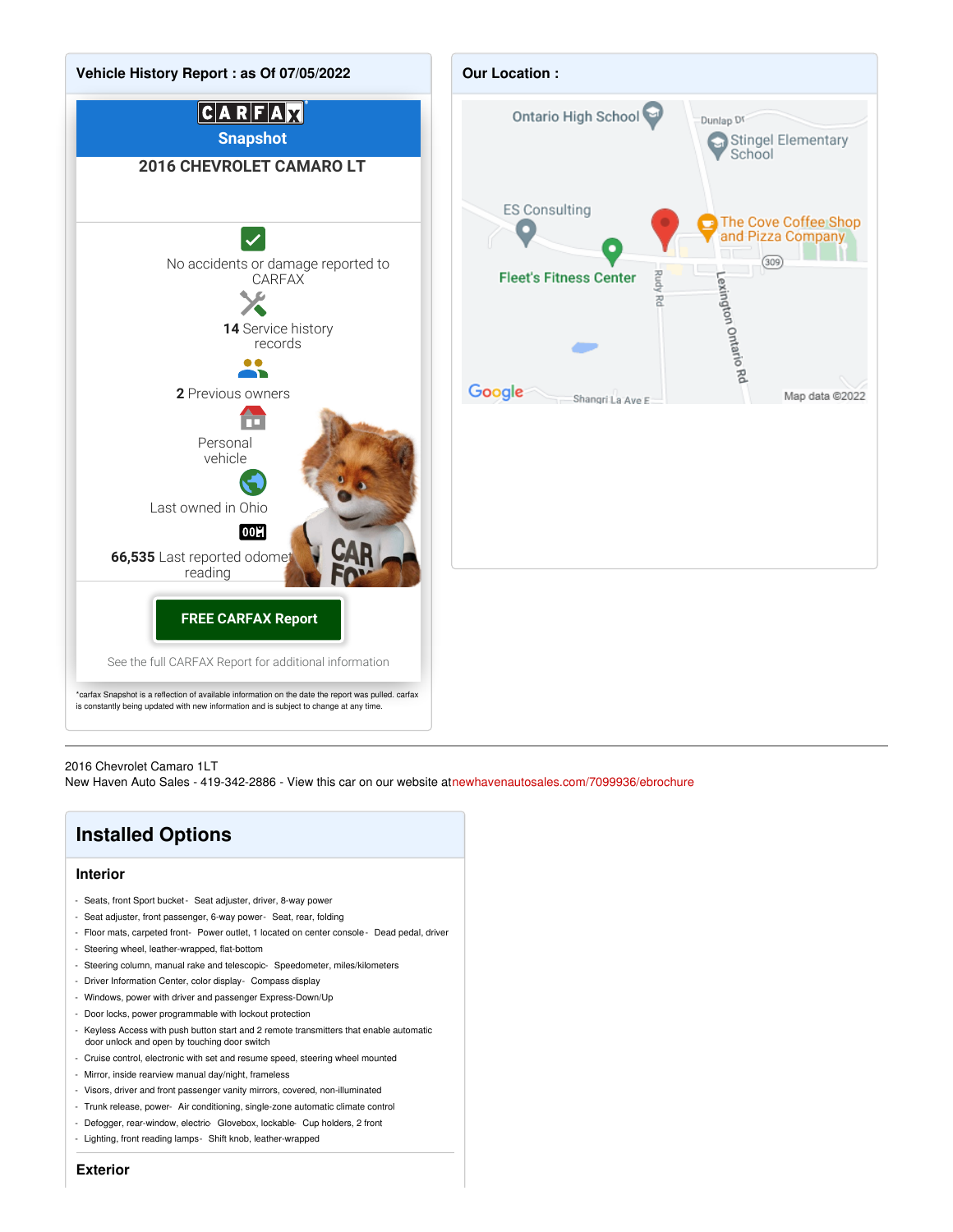- Wheels, 18" (45.7 cm) Silver-painted aluminum- Tires, 245/50R18, blackwall, all-season
- Tire inflation kit (Included and only available with (R0H) 245/50R18, blackwall, all-season tires.)
- Mirrors, outside power-adjustable, body-color
- Wipers, front variable-speed, intermittent with washers

### **Safety**

- Seats, front Sport bucket- Seat adjuster, driver, 8-way power
- Seat adjuster, front passenger, 6-way power- Seat, rear, folding
- Floor mats, carpeted front- Power outlet, 1 located on center console- Dead pedal, driver
- Steering wheel, leather-wrapped, flat-bottom
- Steering column, manual rake and telescopic- Speedometer, miles/kilometers
- Driver Information Center, color display- Compass display
- Windows, power with driver and passenger Express-Down/Up
- Door locks, power programmable with lockout protection
- Keyless Access with push button start and 2 remote transmitters that enable automatic door unlock and open by touching door switch
- Cruise control, electronic with set and resume speed, steering wheel mounted
- Mirror, inside rearview manual day/night, frameless
- Visors, driver and front passenger vanity mirrors, covered, non-illuminated
- Trunk release, power- Air conditioning, single-zone automatic climate control
- Defogger, rear-window, electric- Glovebox, lockable- Cup holders, 2 front
- Lighting, front reading lamps- Shift knob, leather-wrapped

### **Mechanical**

- Engine, 2.0L Turbo, 4-cylinder, SIDI, VVT (275 hp [205 kW] @ 5600 rpm, 295 lb-ft of torque [398.3 N-m] @ 3000-4500 rpm)
- Transmission, 6-speed manual
- Rear axle, 3.27 ratio (Included with (LTG) 2.0L Turbo engine, or with (LGX) 3.6L V6 engine and (MN6) 6-speed manual transmission.)
- Driver Selector Mode up to 4 modes available for various driving conditions Snow/Ice, Tour, Sport and Track (SS models only)
- Differential, limited slip (Included and only available with (MN6) 6-speed manual transmission.)
- Battery rundown protection- Rear wheel drive- Suspension, Sport
- Steering, power, variable ratio, electric- Brakes, 4-wheel antilock, 4-wheel disc
- Fueling system, capless- Exhaust, dual-outlet stainless-steel with bright tips

## **Option Packages**

## **Factory Installed Packages**

-

-

-

\$1,495 ENGINE, 3.6L V6, DI, VVT (335 hp [250 kW] @ 6800 rpm, 284 lb-ft of torque [383.4 N-m] @ 5300 rpm)

\$1,495 TRANSMISSION, 8-SPEED AUTOMATIC s transmission oil cooler

\$2,990 Option Packages Total